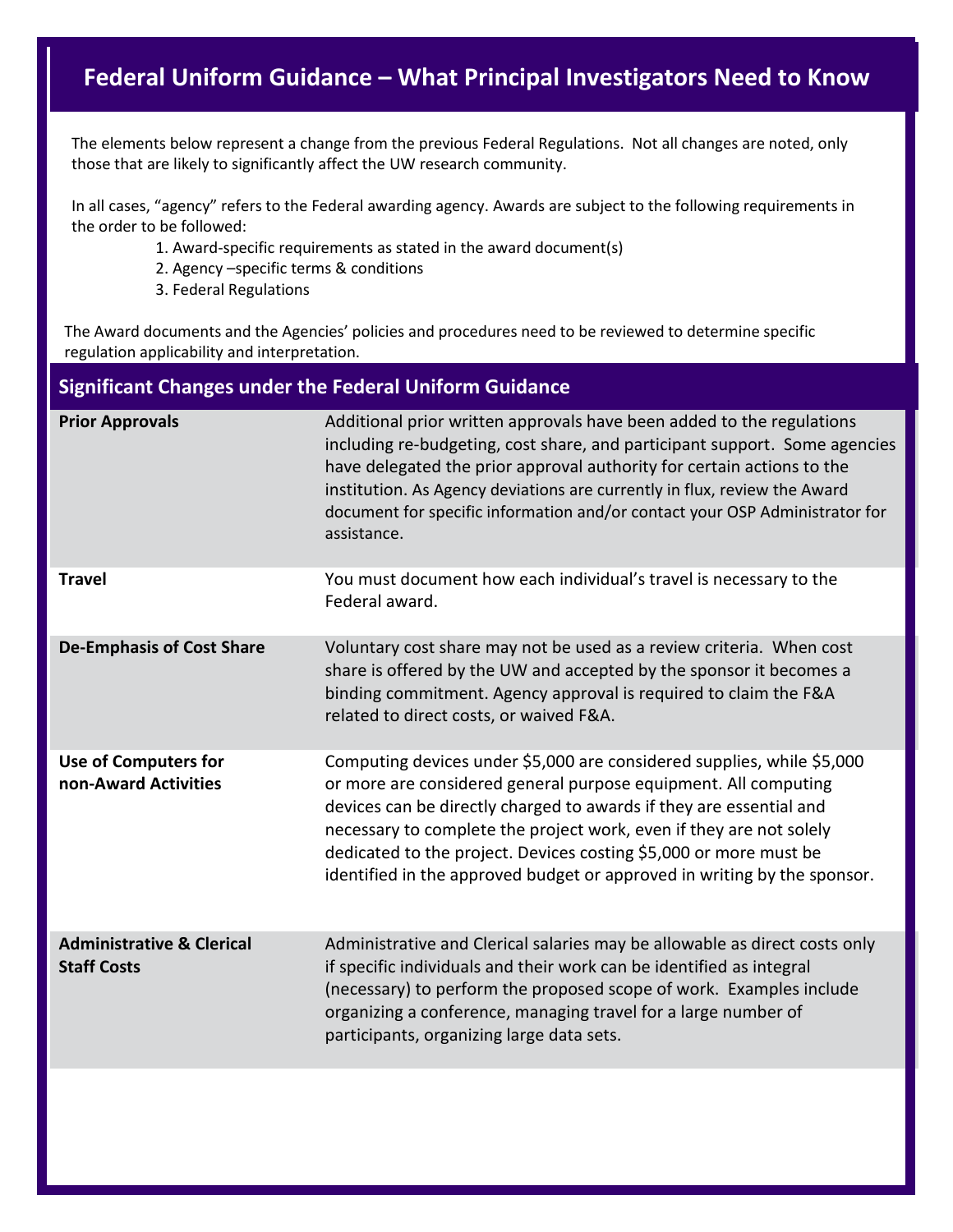## **Dependent Care Costs during Conferences**

For conference awards, the costs of identifying, but not providing locally available dependent-care resources are allowable.

| <b>Other Changes Relative to Your Search</b>     |                                                                                                                                                                                                                                               |  |  |
|--------------------------------------------------|-----------------------------------------------------------------------------------------------------------------------------------------------------------------------------------------------------------------------------------------------|--|--|
| <b>Internal Controls</b>                         | All organizational levels of the institution (UW) must have robust<br>internal controls documented and followed to ensure compliance with<br>terms, conditions, and regulations of the award.                                                 |  |  |
| 90-day Close Out                                 | Final progress, financial, and other reports are due no later than 90<br>calendar days after the end date of the period of performance.                                                                                                       |  |  |
| <b>Record Retention</b>                          | Electronic records are preferred to paper records. Periodic quality<br>control reviews are required.                                                                                                                                          |  |  |
| <b>Participant Costs (Trainees,</b><br>Students) | Participant support costs are exempt from F&A and require agency<br>approval prior to inclusion in the budget and to re-budget for other<br>purposes.                                                                                         |  |  |
| <b>Publication &amp; Printing Costs</b>          | Costs of publication or sharing of research results may be charged to<br>the project, even after the end of the award period, but must be<br>recorded as an expense within 90 days of the end date of the award.                              |  |  |
| <b>Pre-Award</b>                                 | Costs incurred prior to the effective date of the award must be<br>necessary for efficient and timely performance of the award.                                                                                                               |  |  |
| <b>Program Income</b>                            | For all awards generating revenue (Program Income), this income is to<br>be used for costs in support of the project unless the agency specifies<br>otherwise. Agencies may require accountability for income earned<br>after the award ends. |  |  |
| <b>Sub-Recipient Risk Assessment</b>             | Assessment (due diligence) of sub-recipients, as well as the monitoring<br>& management of sub-recipients has been clarified and redefined.                                                                                                   |  |  |
| <b>F&amp;A Rates for Sub-Recipients</b>          | Sub-recipients are entitled to receive their federally negotiated F&A<br>rate or, if they do not have one, a 10% rate, unless agency restricted.                                                                                              |  |  |
| <b>Short-Term Visa Costs</b>                     | Short term visa costs are allowable under certain conditions, but long<br>term (immigration) visa costs are unallowable.                                                                                                                      |  |  |
| <b>Value Added Taxes (VAT)</b>                   | VAT charged by a foreign government for the purchase of goods or<br>services that is legally required to be paid in the foreign country is<br>allowable.                                                                                      |  |  |